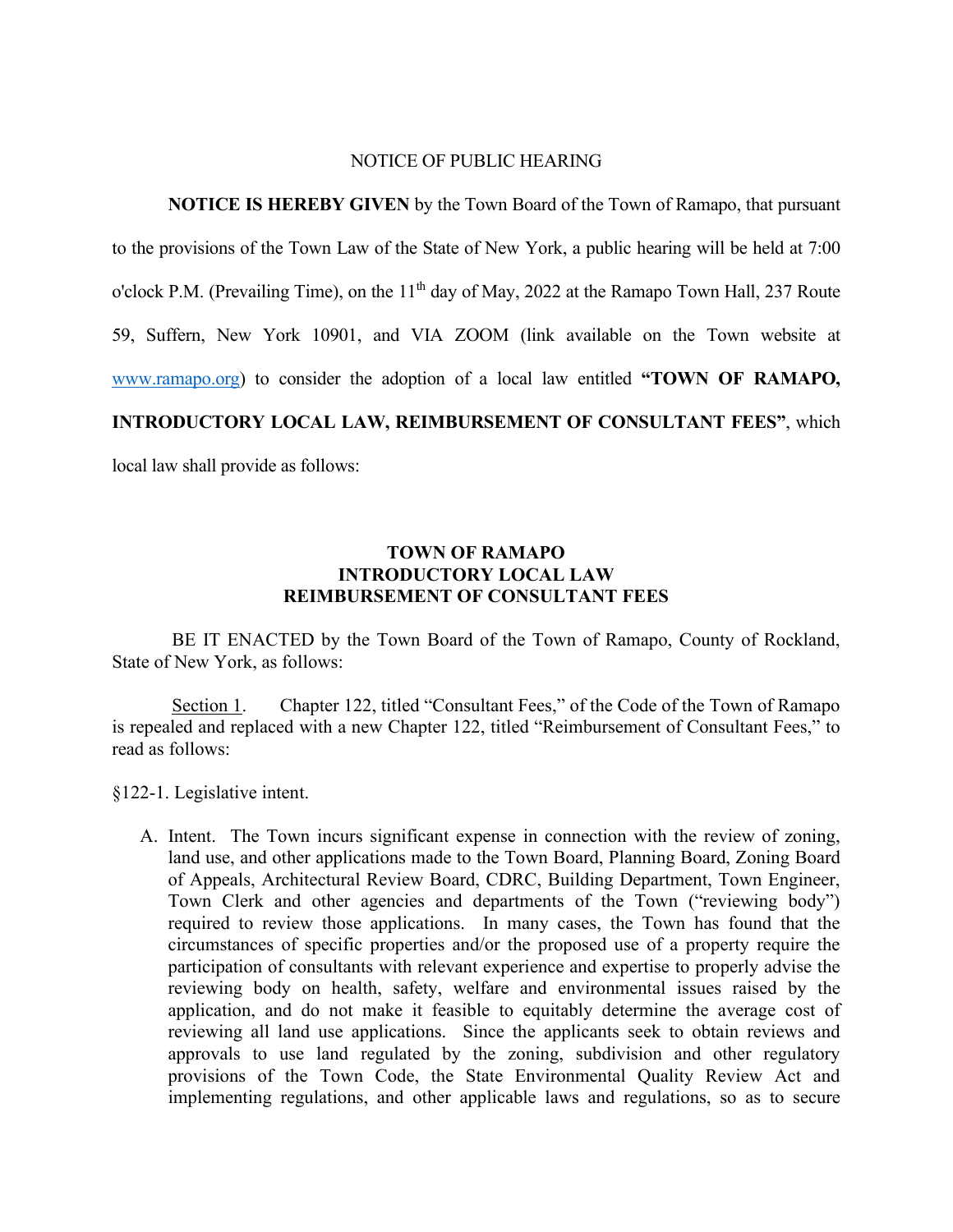substantial benefits for the applicant and/or property owner, it is appropriate that the applicant and property owner bear the application-specific burden of securing those benefits that are not general costs to the Town. The intent of this Chapter is to ensure in appropriate cases that the benefited parties reimburse the Town of Ramapo for all reasonable and necessary fees, costs and expenses (collectively, "fees") incurred by the Town in connection with the review of applications that require the Town to retain the services of consultants to review the adequacy and substance of such applications.

- B. Authority. This Chapter is enacted pursuant to the authority conferred by §10 of the Municipal Home Rule Law, including but not limited to  $\S10(1)(ii)(a)(9-a)$ .
- §122-2. Establishment of comprehensive fee schedule.
	- A. The Town Board shall establish by Resolution a schedule of fees to be paid to the Town of Ramapo upon the filing of certain applications or other requests ("application") for a reviewing body to issue an approval, permit, certificate or other determination or to otherwise authorize, in whole or part, a proposed project or activity ("approval").
	- B. The schedule of fees may thereafter be amended, from time to time, by Resolution of the Town Board. All such fees in effect at the time of adoption of any local law amending this Chapter shall remain in effect until such time as those application fees are amended by Resolution of the Town Board. Any Resolution amending the schedule of fees shall be filed with the Town Clerk. The failure to file such Resolution with the Town Clerk shall not affect the obligation to pay such fee.
	- C. Any fee established elsewhere in this Code which is not inconsistent with a fee established pursuant to this Chapter shall remain effective.
- §122-3. Application review fees; procedure for reimbursement.
	- A. The application fees established pursuant to Section 122-3 shall be deemed to be the minimum fee to be charged.
	- B. The applicant shall also be responsible for reimbursing the Town for the additional fees that are reasonably and necessarily incurred by reviewing bodies of the Town for the services of professional consultants, including but not limited to planners, civil and traffic engineers, environmental consultants, architects, forensic experts, accountants and attorneys, whether employed by the Town or retained as an independent contractor ("consultants") that are reasonably and necessarily required by the reviewing body to exercise its duties and responsibilities with respect to the application. The applicant is only responsible for reimbursing the Town for the reasonable and necessary fees it incurs in review of a specific application. Reimbursement shall not be used to offset the Town's general costs for engineering, legal, planning or other services provided to the reviewing bodies of the Town or to offset the Town's general expenses.
	- C. The Chair of the reviewing body or other designated person(s) are authorized to require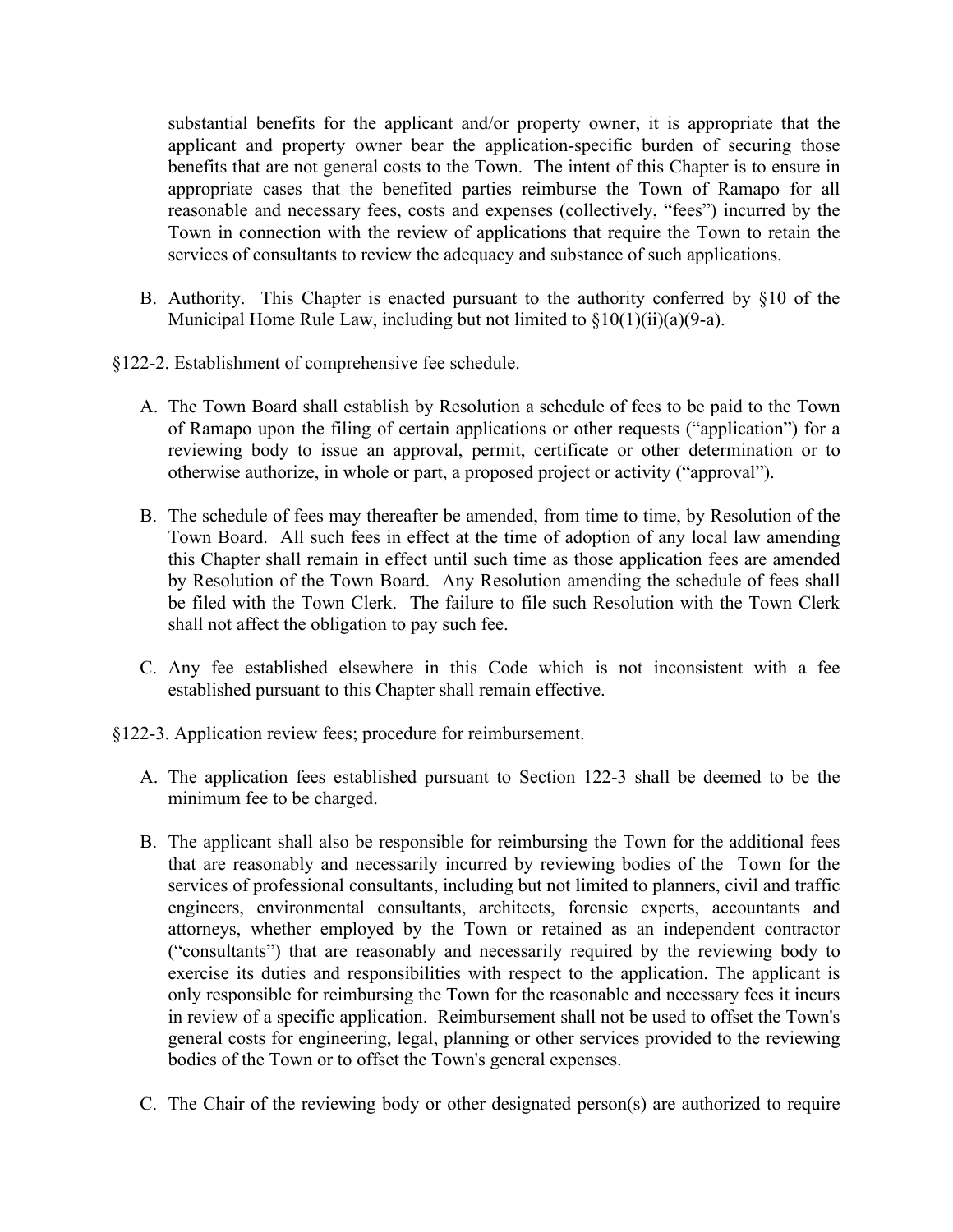an applicant to establish an escrow account in accordance with this Chapter so that sufficient funds will be available to the Town from time to time to reimburse the reasonable and necessary costs of application review services that are required by the reviewing body.

- D. Reimbursement payments required pursuant to by this Chapter shall be for services required by a particular application, and shall not affect any other application, inspection or other fees required by any other laws, resolutions, provisions, regulations or codes of the Town that may apply to the application.
- §122-4. Application fee; establishment of escrow account required for complete application.
	- A. Payment of the application fee required by Section 122-2 shall be necessary, but not sufficient, for the submitted application to be considered a complete application for purposes of commencing review.
	- B. When required by the reviewing body, establishment of an escrow account as required by Section 122-3 shall be necessary, but not sufficient, for the proposed or submitted application to be considered a complete application for purposes of commencing review.
- §122-5. Escrow deposit required; replenishment of escrow account.
	- A. Prior to incurring any fees for the services of consultants in connection with review of an application for an approval, the reviewing body with jurisdiction over such application shall require the applicant to deposit funds into an escrow account maintained by the Town in sufficient amount to reimburse the Town for the anticipated fees to be incurred for such services.
	- B. No later than the time of the first meeting or appearance on the application, the reviewing body shall fix the amount of the initial escrow deposit to be made by the applicant. Prior to the first meeting or appearance of any application on any agenda, the Building Department may set an initial escrow amount which shall be thereafter reviewed and may be revised by the reviewing body.
	- C. When appropriate to do so in order to facilitate the initial review of an application prior to any appearance of an applicant before the reviewing body, the chair or other designated person(s) of the reviewing body may require that the applicant make the initial escrow deposit before such appearance or any review undertaken by the reviewing body.
	- D. The Town's consultants shall provide invoices to the Town within 60 days for services rendered in review of each application and performance of their responsibilities with respect to such application.
	- E. If at any time during the review process the amount of the escrow account falls below 50% of the initial escrow amount, as determined by the Chair or designated person(s) of the reviewing body, then the applicant shall be required to submit an additional deposit to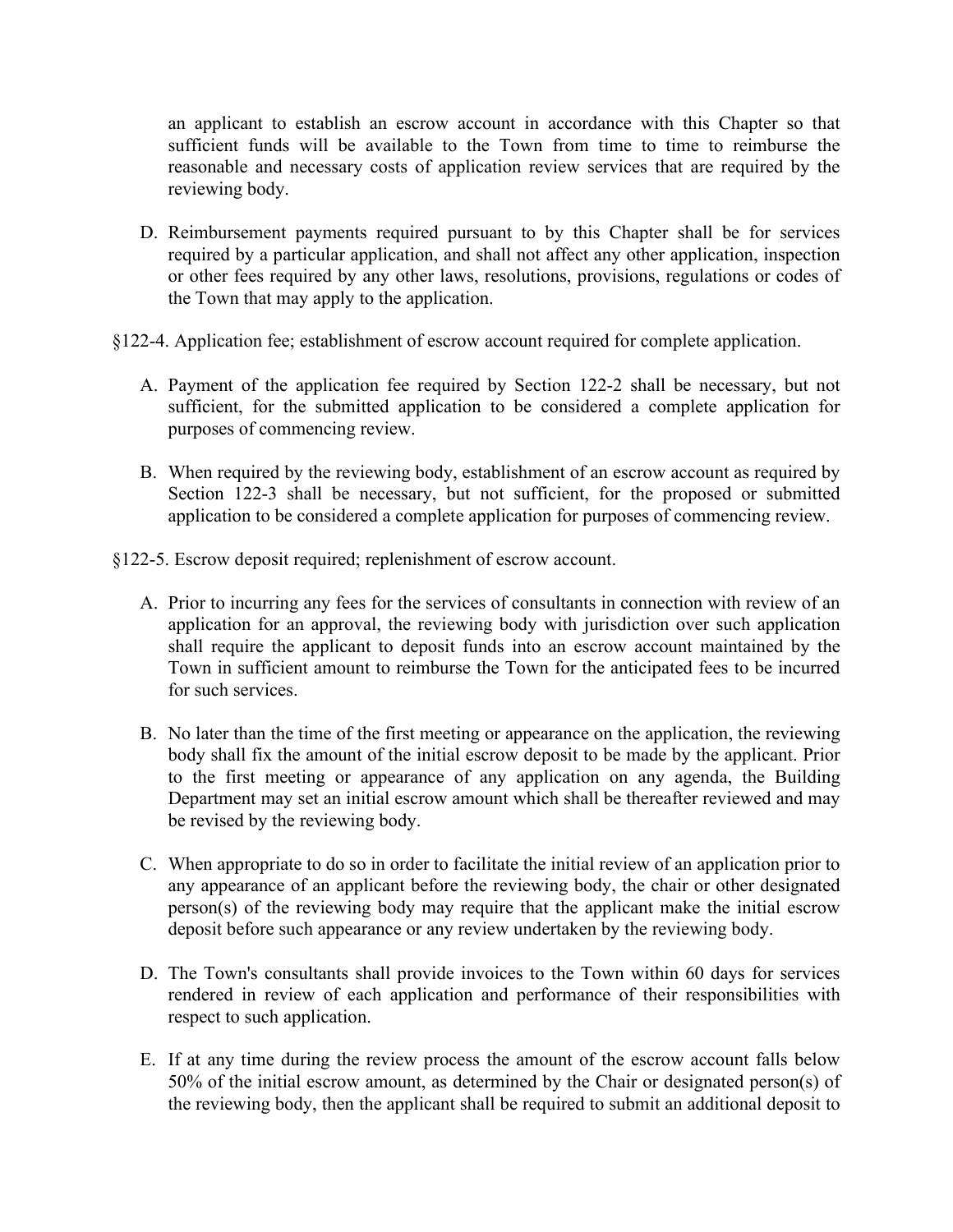bring the total escrow up to the full amount of the initial deposit or such different amount as determined by the reviewing body or designated person(s).

- F. Subsequent to the establishment of an escrow account for an application, the Building Department or other designated person(s) shall, prior to placing that application on the agenda for review or action that will cause the Town to incur consultant fees, determine whether sufficient funds are available in the escrow account to reimburse the Town for the anticipated consultant fees. When sufficient funds are not available, but the Building Department determines it is necessary to place the applicant on the agenda for action, the Building Department shall advise the applicant that it will be placed on the agenda solely for the purpose of taking such necessary action, but that the reviewing body shall not incur additional review fees until sufficient funds to reimburse those fees are available in the escrow account. The reviewing body may elect to suspend review of the application, in whole or part, or to waive the requirement to replenish the escrow account for good cause shown.
- G. Following final action by the reviewing board or written withdrawal of the application, the applicant may make written request for the return of any unencumbered funds in the escrow account. Within 60 days after the date the final action is filed or the meeting at which the written withdrawal is received by the reviewing body, the Town will return any amount held in escrow that is not required to reimburse the Town for outstanding fees. In the event that the action of the reviewing body is subject to conditions, the unencumbered escrow funds will be released 60 days after the conditions are met and final action is taken by the reviewing body.
- H. In the event the amount of escrow is less than the full amount that the Town is charged by the Town's consultants, the applicant shall reimburse the Town for those fees in excess of the escrow amount.
- §122-6. Presentation of vouchers.
	- A. Town consultants who provide services to a reviewing body pertaining to a land use or development application shall present their itemized vouchers to the Town, setting forth, in sufficient detail, the services performed and the amounts charged for such services, within 60 days of providing those services.
	- B. The Chair or other designated person(s) of the reviewing body shall cause the voucher to be reviewed to determine that the services were appropriate and the charges were reasonable and necessary to assist the reviewing body in performing its responsibilities.
	- C. Following review by the Chair or the designated person(s), the Building Department shall promptly forward the itemized voucher to the Town Board for review and audit.
	- D. To ensure that that the applicant has an opportunity to bring any objections to the attention of the Town Board prior to audit of the voucher, a copy of the voucher shall be transmitted to the applicant within 24 hours of delivery to the Town Board. The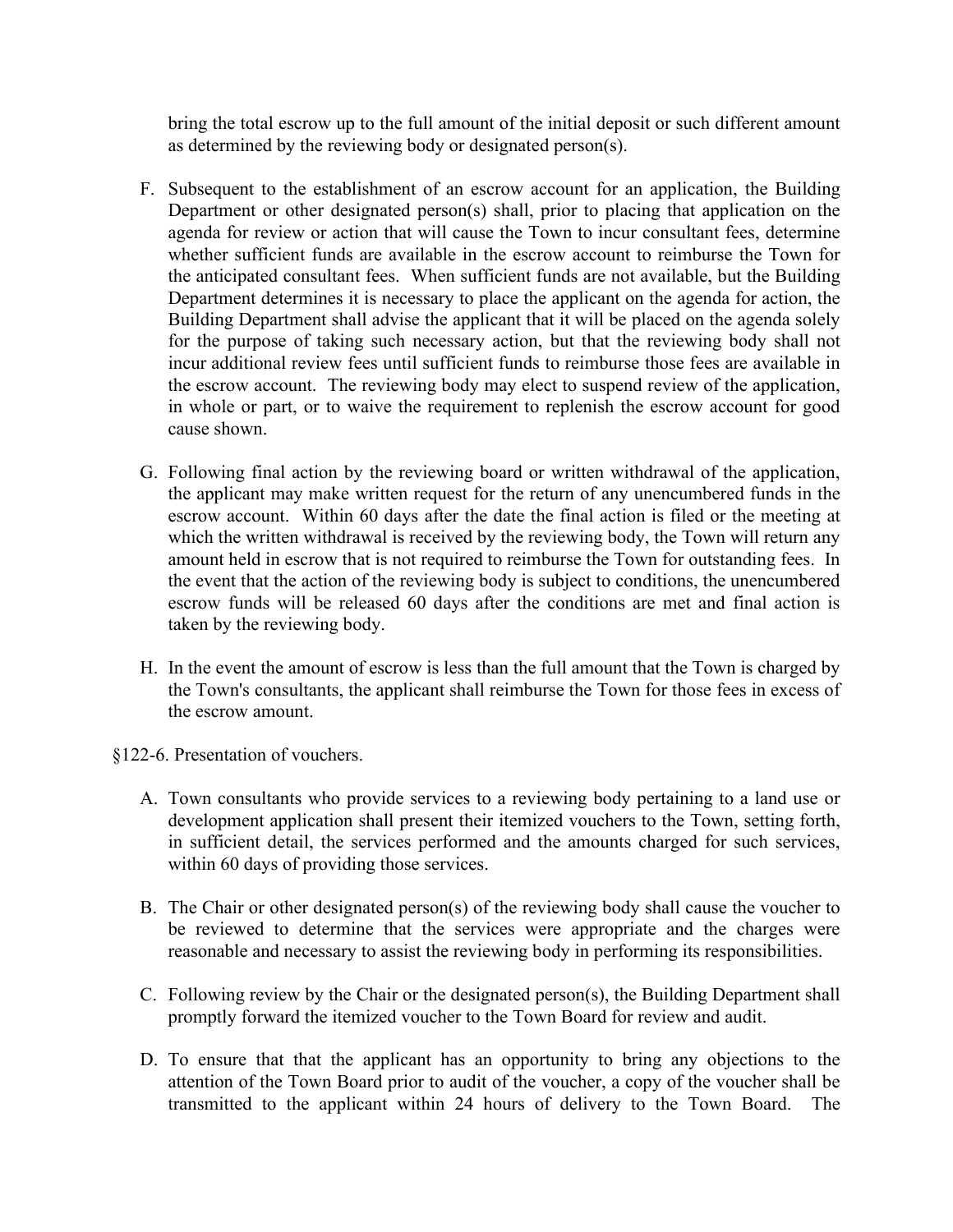applicant will have 15 days from the date of delivery to the applicant to object to the payment of charges set forth in the itemized voucher out of escrow funds. The failure of the applicant to notify the Town Board that it objects to the payment of any such charge within 15 days of delivery of the voucher shall constitute the applicant's consent to withdrawal of the charges from the escrow account.

- E. Vouchers to be charged against the escrow deposit shall be deemed delivered when emailed by the Town to the applicant's designated representative of record. All applicants that are required establish an escrow account with the Town must provide an email address for a designated representative who will accept service of said vouchers. If any application does not have an email address for said designated representative, the application will be placed on hold until appropriate contact information is provided by the applicant.
- §122-7. Review and audit of vouchers.
	- A. The Town Board shall review and audit all such vouchers, and any objections thereto, and shall determine, in its sole discretion, whether the fees incurred by the reviewing body are reasonable in amount and necessarily incurred by the Town in connection with the review of and action on the application by the reviewing body. The Town Board may require submission of any additional documentation the Board deems necessary to make this determination.
	- B. The Town Board will consider that a fee or part thereof is reasonable in amount if it bears a reasonable relationship to the customary fee charged by consultants within the region for similar services performed on behalf of applicants or municipal boards in connection with similar applications for land use or development approval. The Town Board may also take into account any special circumstances that it deems relevant to the application review.
	- C. The Town Board will consider that a fee or part thereof is necessarily incurred if it was charged by the reviewing body's consultant for a service which was rendered in order to assist in the protection or promotion of the health, safety or welfare of the Town or its residents; to assist in the protection of public or private property or the environment from potential damage that otherwise may be caused by the proposed land use or development; to assure or assist in compliance with laws, regulations, standards or codes which govern land use and development; to assure or assist in the orderly development and sound planning of a land use or development; to assure the proper and timely construction of public improvements, parks and other facilities which affect the public welfare; to protect the legal interests of the review process and to avoid claims against or liability related to the review and action undertaken by the reviewing body; or to promote such other interests that the Town Board may specify as relevant.

§122-8. Disputed charges.

An applicant may appeal, in writing, to the Town Board for a reduction in the required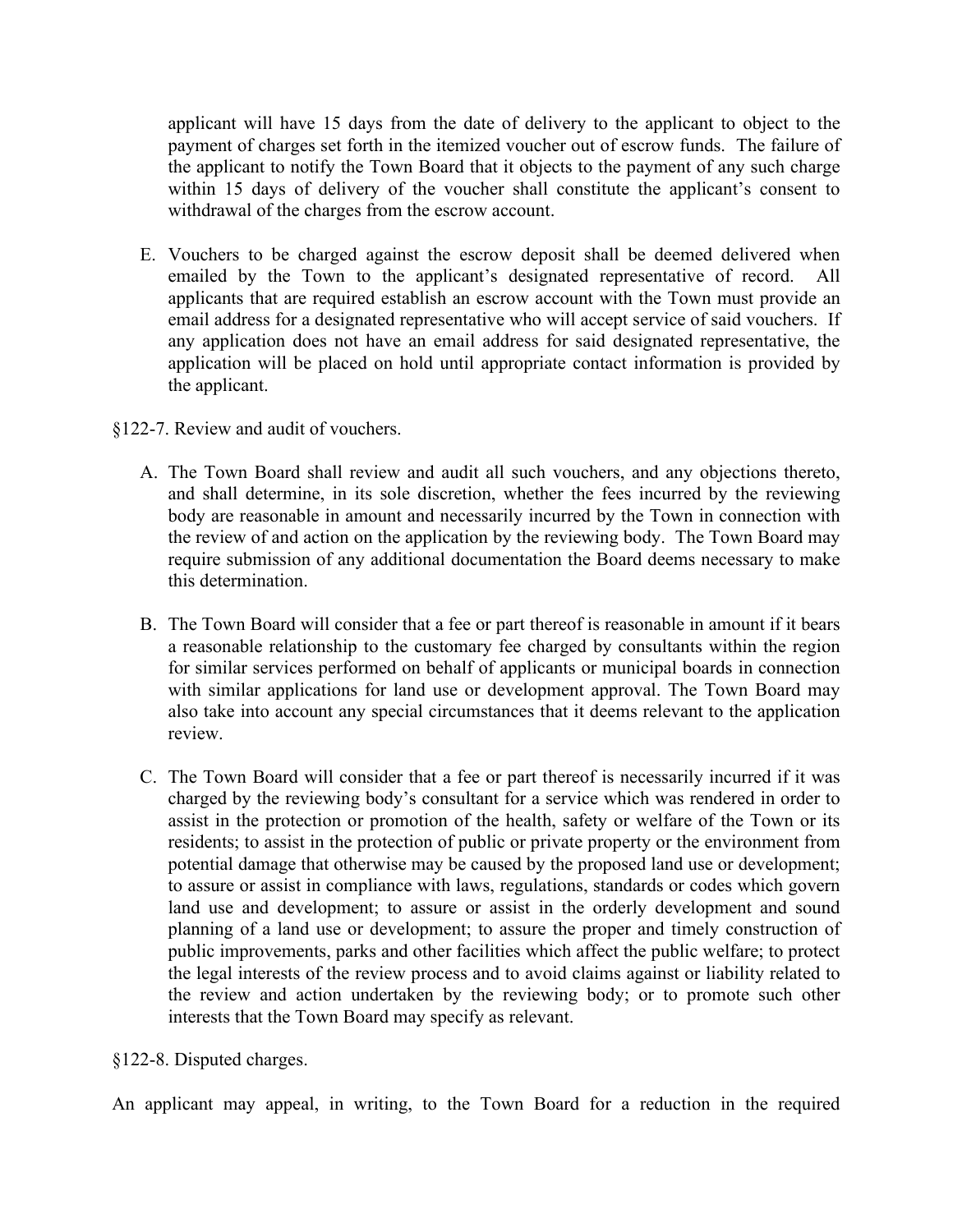reimbursement amount. An appeal must be filed with the Town Clerk no later than 15 days after delivery to the applicant of the contested invoice. Upon good cause being shown on such appeal, the Town Board, in its sole discretion, may determine that it will relieve the applicant of the obligation to reimburse the Town for that part of any consultant fee incurred by the Town for services performed in connection with an application which the Town Board determines were not reasonable and necessary. The Town Board's determination shall be in writing and shall be made within 45 days of the date that the Town Board receives all information it requires to decide the applicant's appeal.

§122-9. Remedy for failure to reimburse costs.

The applicant and the owner(s) of the subject real property, if different from the applicant, shall be jointly and severally responsible to reimburse the Town for funds expended to pay for consultant services rendered to the Town. In order for an application to be deemed complete, the applicant shall provide the written consent of all owners of the subject real property acknowledging concurrent property owner responsibility to reimburse the Town for reasonable and necessary consultant fees incurred by the Town. In the event that insufficient funds have been deposited in escrow and the applicant and property owner fail to reimburse the Town for such fees, the following shall apply:

- A. The Town may seek recovery of unreimbursed costs for application review by Town consultants by action in a court of appropriate jurisdiction, and the defendant(s) shall be responsible for and shall pay the reasonable and necessary attorneys' fees expended by the Town in prosecuting such action.
- B. Alternatively, and at the sole discretion of the Town Board, the failure of an applicant or property owner to fully reimburse the Town for consultant fees incurred and expended by the Town may be remedied by assessing and levying the unpaid amount on the property owner's property tax bill. Upon approval by the Town Board, such unpaid amount shall be assessed and levied against and constitute a lien on the real property upon which it is levied until paid, and shall be collected in the same manner and at the same time as other Town real property taxes.
- C. In the event the affected premises comprise more than one tax lot, then the Town Comptroller is authorized to distribute such levy in proportion to the assessed value of each lot of the aggregate value of all lots comprising the premises.
- D. Such charges shall be assessed, levied and collected at the same time and in the same manner as Town real property taxes and shall be applied by reimbursing the fund from which the Town made payment of the consultant fees.
- E. Prior to Town Board approval to levy such charges or assessments on the tax bill, the owner of the real property shall be provided written notice to its last known address as shown on the most recent Town assessment roll, by certified mail, return receipt requested, of an opportunity to be heard and object before the Town Board to the proposed real property charge or assessment, at a date to be designated in the notice,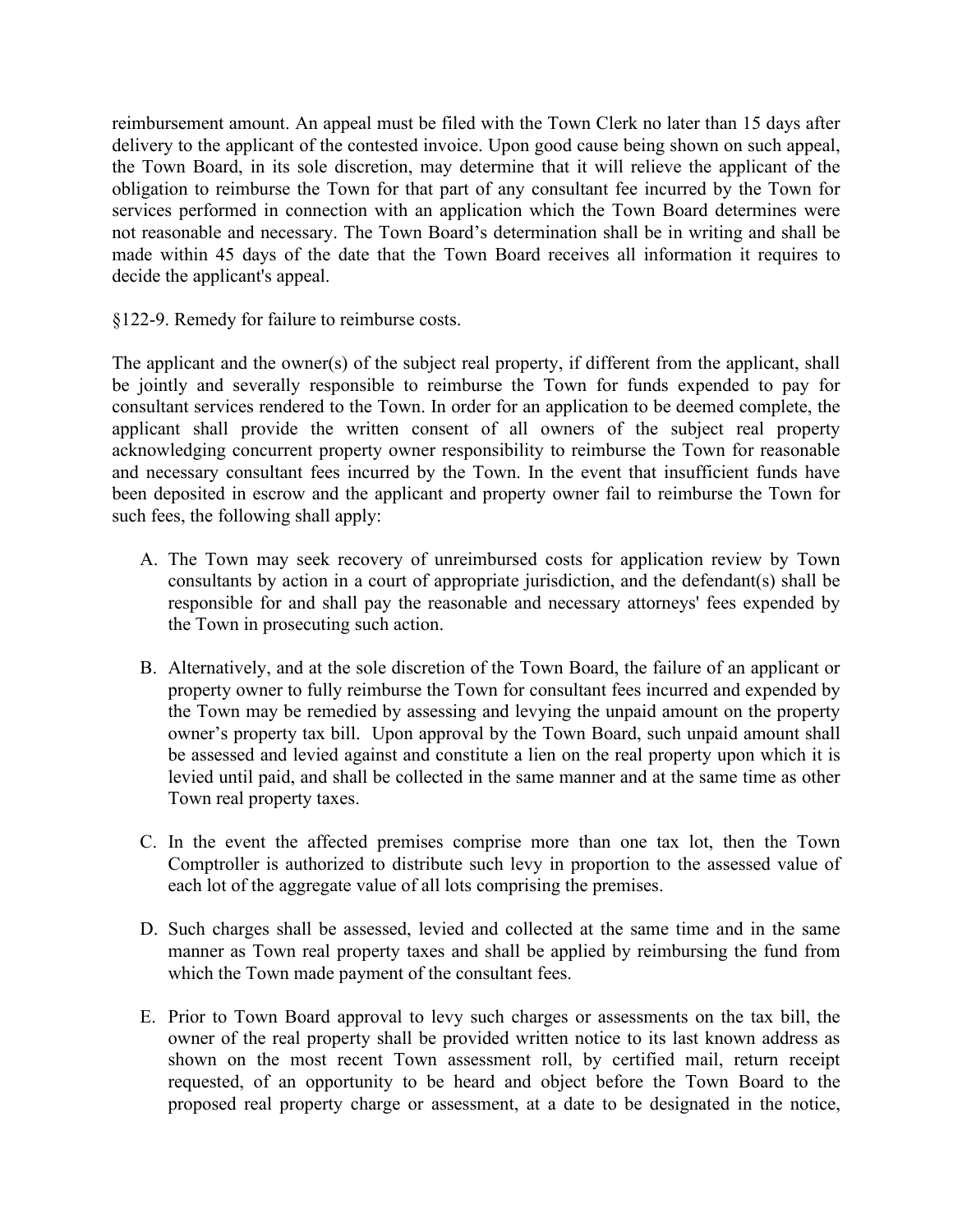which shall be no less than 20 days after its mailing.

- F. In the event any applicant or property owner is not in agreement with any determination by the Town Board regarding fee issues, then the applicant or property owner shall have the right to file an Article 78 proceeding in the Supreme Court for the County of Rockland within thirty (30) days of said Town Board determination to challenge that Town Board determination.
- §122-10. Pre-application reviews; reimbursement of costs.
	- A. Intent. From time to time, property owners or their representatives contemplate undertaking complex land development activities that involve review and analysis of zoning, planning and environmental issues prior to making a formal land use application. The Town Board recognizes that it may be necessary for a property owner or their representative contemplating such development to the consult with representatives of the Town and Town consultants with special experience and expertise to assist in the development of an appropriate proposal that will address Town objectives, ongoing municipal planning initiatives, and allow the efficient allocation of Town resources for such purpose, particularly with respect to zoning and environmental analysis of the proposal. The Town Board believes it would therefore be in the public interest to afford property owners and their representatives the opportunity to involve Town representatives and Town consultants in the development of land use proposals for specific properties that involve unique circumstances or unanticipated uses of a property, where the proposal would benefit from the participation of consultants with relevant experience and expertise before a formal application is submitted.
	- B. Such pre-application review shall be limited to proposals which are likely to be designated as a Type I SEQRA action and/or which would provide a significant opportunity for the development of significant rateable property in the Town, generate a significant increase in employment in the Town or otherwise provide an opportunity to create significant economic development in the Town. The Town Board may, by Resolution, establish the specific criteria for proposals to qualify for the pre-application review procedure to accomplish the Town's objectives, which may be amended by Resolution from time to time.
	- C. Since it is appropriate for the property owner or their representative seeking such approvals to bear the burden of securing those benefits by reimbursing the Town of Ramapo for all reasonable and necessary fees incurred by the Town in connection with the review of pre-application proposals that require the Town to retain the services of consultants to review the adequacy and substance of such proposals, the procedures and requirements of this Chapter shall apply to pre-application reviews.

Section 2. Supercession of Inconsistent Laws, if any. The Town Board hereby declares it legislative intent to supersede any provision of the state Town Law or any special law that may be declared inconsistent or in conflict with this local law. The state law provisions that shall be and hereby are, superseded include, but are not limited to, all of Article 16 of the Town